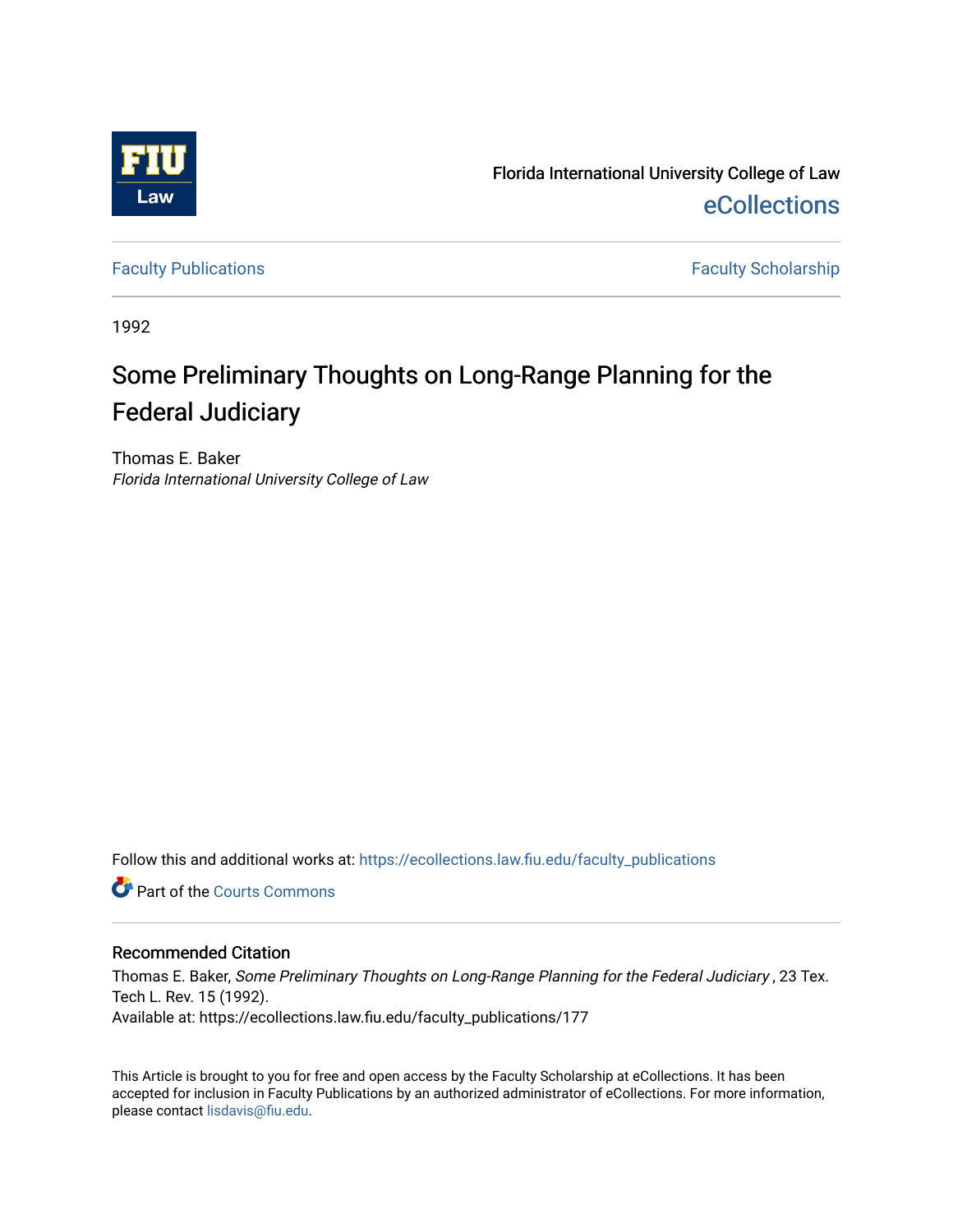# **TEXAS TECH LAW REVIEW**

VOLUME 23 1992 NUMBER 1

# **SOME PRELIMINARY THOUGHTS ON LONG-RANGE PLANNING FOR THE FEDERAL JUDICIARY**

### *by Thomas E. Bake'"*

The hardest strokes of heaven fall in history upon those who imagine that they can control things in a sovereign manner, as though they were kings of the earth, playing Providence not only for themselves but for the far future  $-$  reaching out into the future with the wrong kind of far-sightedness, and gambling on a lot of risky calculations in which there must never be a single mistake. And it is a defect in such enthusiasts that they seem unwilling to leave anything to Providence, unwilling even to leave the future flexible, as one must do; and they forget that in any case, for all we know, our successors may decide to switch ideals and look for a different utopia before any of our long shots have reached their objective, or any of our long-range projects have had fulfillment. It is agreeable to all the processes of history, therefore, that each of us should rather do the good that is straight under our noses. Those people work more wisely who seek to achieve good in their own small corner of the world and then leave the leaven to leaven the whole lump, than those who are for ever thinking that life is vain unless one can act through the central government, carry legislation, achieve political power and do big things.·

#### I. INTRODUCTION

First, I want to thank the Long-Range Planning Committee of the Judicial Conference for the invitation to testify about my preliminary thoughts on planning.2 Second, I want to assure the Committee

<sup>•</sup> Alvin R. Allison Professor of Law, Texas Tech University; B.S. *cum laude,* Florida State University, 1974; J.D. with High Honors, University of Florida, 1977.

This essay is an adaptation of testimony presented to the Long-Range Planning Committee of the Judicial Conference of the United States (New York, New York, Nov. 7, 1991).

<sup>1.</sup> HERBERT BUTTERFIELD, CHRISTIANITY AND HISTORY 104 (1949).

<sup>2.</sup> Members of the Committee include: Judge Otto R. Skopil, Jr., Ninth Circuit Court 1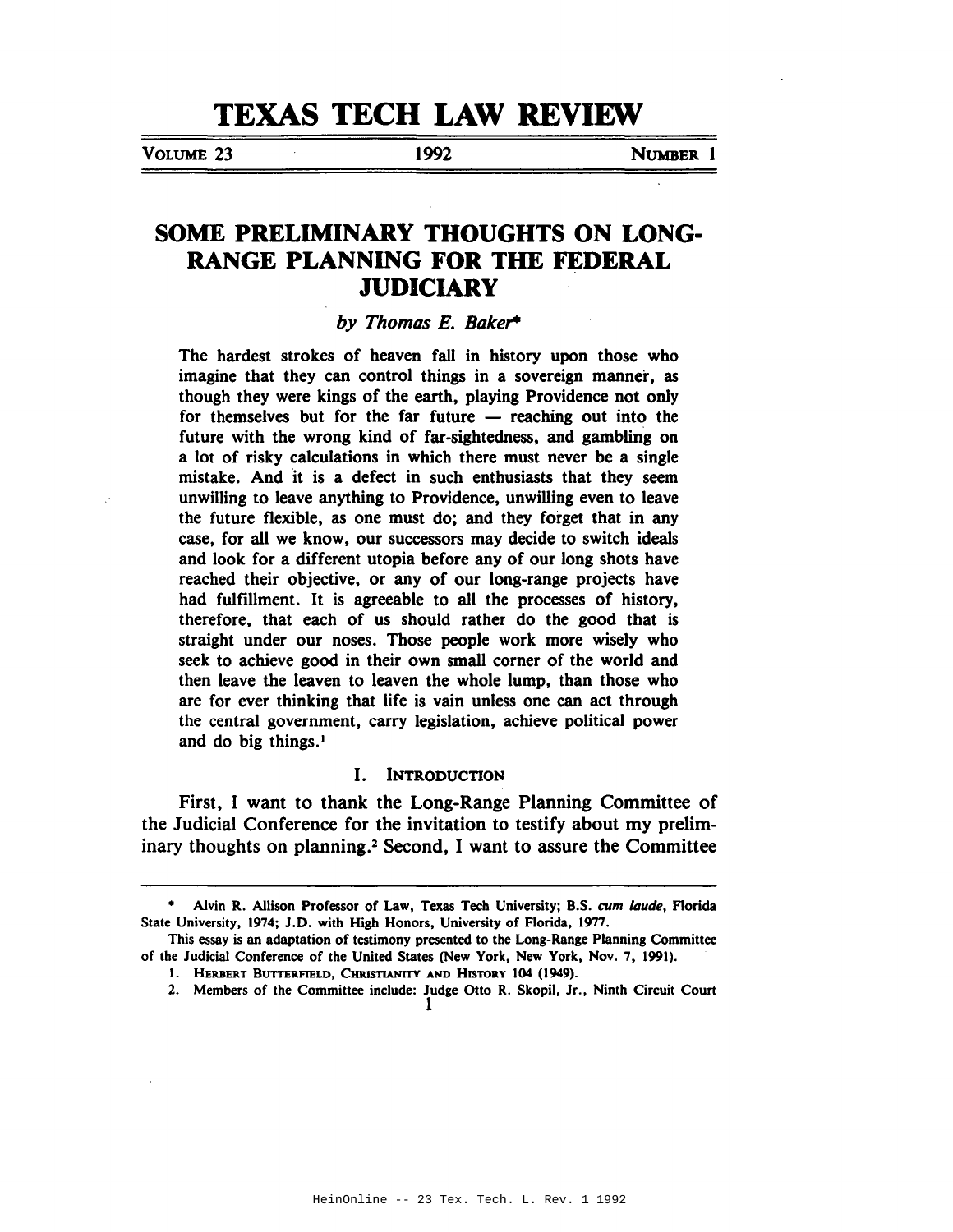that it has no better booster than myself. The importance of this undertaking is not lost on me. The role of the federal courts is central in the life of our country under our Constitution. In large part, my professional career has been spent in various kinds of service to the federal judiciary. My teaching and writing center around the federal courts. <sup>3</sup>

By way of introduction, my statement is organized as follows. First, I will consider the "mission" of the federal courts.<sup>4</sup> My view is that there is no single, objectively correct conception of the role of the federal courts and that attempting to develop a once-and-forall conception would be a waste of time and could, in fact, prevent this Committee from achieving its potential. Second, I will discuss my conception of long-range planning, in terms of a relatively short event horizon (somewhat arbitrarily set at five years) and the absolutely wide-open scope of the range of proposals that are relevant to the work of this Committee (basically anything and everything).<sup>5</sup> Third, I will describe my preliminary thoughts on the role of the Committee to be a kind of permanent Federal Courts Study Committee modelled after comparable Congressional committees.<sup>6</sup> Fourth, this statement will touch briefly on some of the organizational and operational relationships and attitudes that I deem important as you begin the enterprise of judicial branch planning.<sup>7</sup>

## II. THE "MISSION" OF THE FEDERAL COURTS

In the documents that the Committee has provided me, the point is made that "[t]here is at present no clear statement of the 'business'

 $\setminus$ 

of Appeals (Chair); Judge Edward Becker, Third Circuit Court of Appeals; Judge Wilfred Feinberg, Second Circuit Court of Appeals; Judge Harlington Wood, Jr., Seventh Circuit Court of Appeals; Judge Elmo B. Hunter, Western District of Missouri; Chief Judge James Lawrence King, Southern District of Florida; and Judge Sarah Evans Barker, Southern District of Indiana.

<sup>3.</sup> By way of disclosure, required by candor rather than impelled by immodesty, three of my present involvements ought to be mentioned: (I) since 1990, I have been a member of the Standing Committee on Rules of Practice and Procedure; (2) Judge Keeton, who chairs the Standing Committee, has appointed me chair of a newly-created Subcommittee on Long- . range Planning; and (3) I am a principal investigator, along with William K. Slate, II, on a current project of the Justice Research Institute funded by the Federal Judicial Center to study the extensive literature about proposals to reform the United States Courts of Appeals.

<sup>4.</sup> *See infra* section II.

*S. See infra* section III.

<sup>6.</sup> *See infra* section IV.

*<sup>7.</sup> See infra* section V.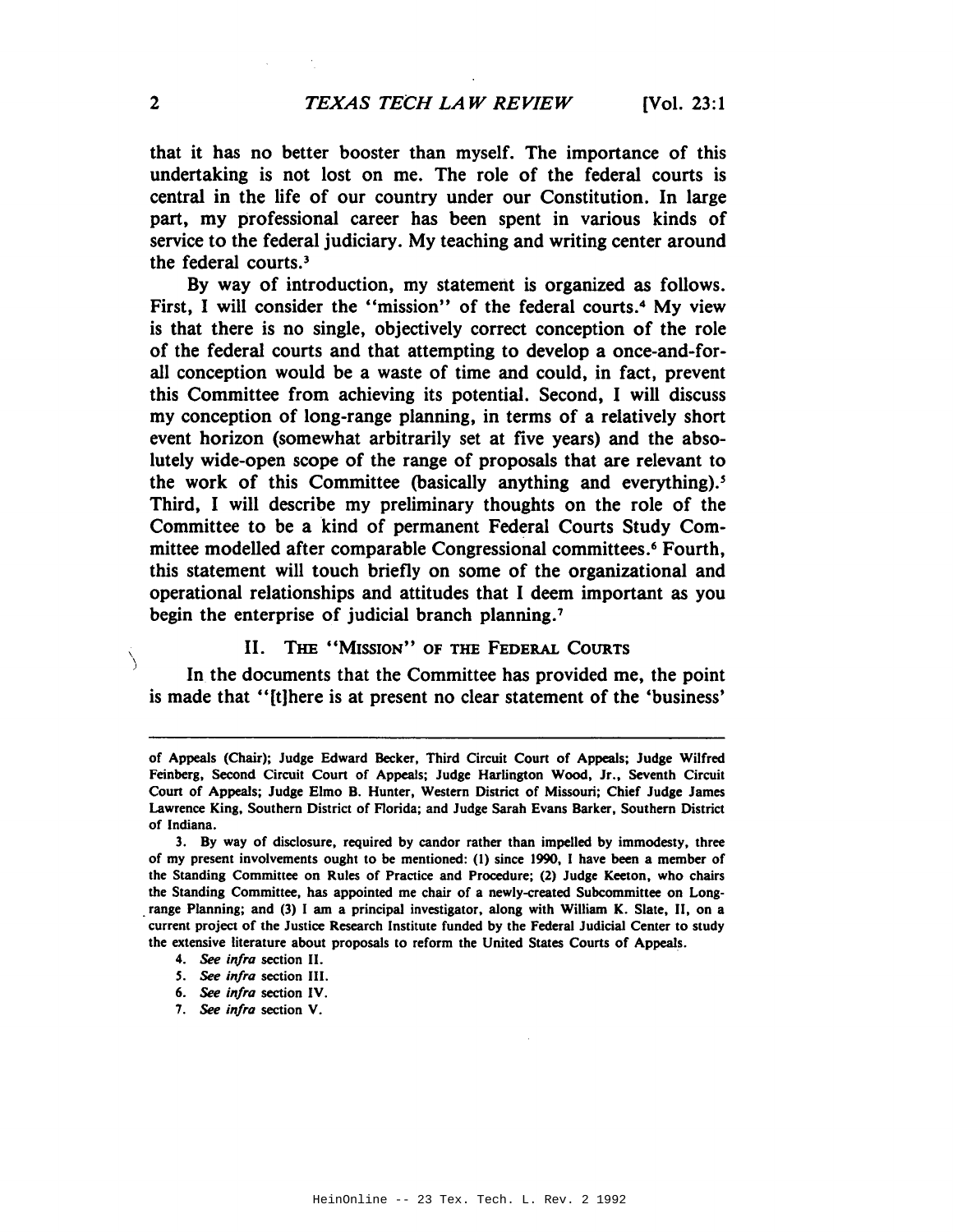or 'mission' in which the federal courts engage or should engage.... Without some statement of mission, some statement of fundamental purpose, many of the proposals to reform the jurisdiction of federal courts seem conclusive."8 With all due respect, I believe that any attempt to articulate the mission of the federal courts in any way that would be helpful to the work of this Committee would be futile. Let me explain why.

Calls for a clear statement of the purposes and goals of the federal courts have been heard ever since we have had federal courts.9 I would second the endorsement of my distinguished colleague, Professor Rosenberg, of the following sound description:

The federal courts' central purposes and functions are to protect the individual liberties, freedoms and rights of these people; to give definitive interpretation and application to constitutional provisions and federal laws, and to assure the continued vitality of democratic processes of government. These are vital functions for the welfare of the nation and its people. No other agency or institution of government can perform these duties as effectively as the federal courts.<sup>10</sup>

Essentially, the federal courts are how the Constitution seeks to "establish justice," in the Preamble's words. 1I There is, however, a Constitutional rub. To have a valid claim on being just, the definition of "mission" must be free from base political motives<sup>12</sup> and ideology.13 Yet, the demarcation of federal court jurisdiction is given over to the plenary power of one of the political branches, Congress. For the most part, and from the beginning, defining the role of the federal courts has been an exercise in federalism. As a student of federal courts, I believe that only general lessons can be learned from the teachings of history, tradition, legislative and judicial precedents,

<sup>8.</sup> Long Range Planning Office, Memorandum from Jeffrey Jackson. Judicial Fellow, Administrative Office of the U.S. Courts, to Long Range Planning Committee File 2-3 (July 1, 1991) (on file with the author).

*<sup>9.</sup> See* THE FEDERALIST No. 81 (Alexander Hamilton).

<sup>10.</sup> Maurice Rosenberg, *The Federal Courts in the 21st Century,* 12 NOVA L. REv. lOS, 111 (1991) (quoting DEPARTMENT OF JUSTICE COMMITTEE ON REVISION OF THE FEDERAL JUDICIAL SYSTEM, THE NEEDS OF THE FEDERAL COURTS 1 (1977)).

II. U.S. CONST. pmbl. *See generally* Abram Chayes, *How Does the Constitution Establish Justice,* 101 HARv. L. REv. 1026, 1026 (1988) (arguing that the Constitution establishes justice by instituting the federal judiciary as the "custodian of justice").

*<sup>12.</sup> But see* Mark Tushnet, *General Principles of the Revision of Federal Jurisdiction: A Political Analysis,* 22 CONN. L. REv. 621 (1990).

*<sup>13.</sup> See generally* George D. Brown, *Nonideological Judicial Reform and Its Limits -*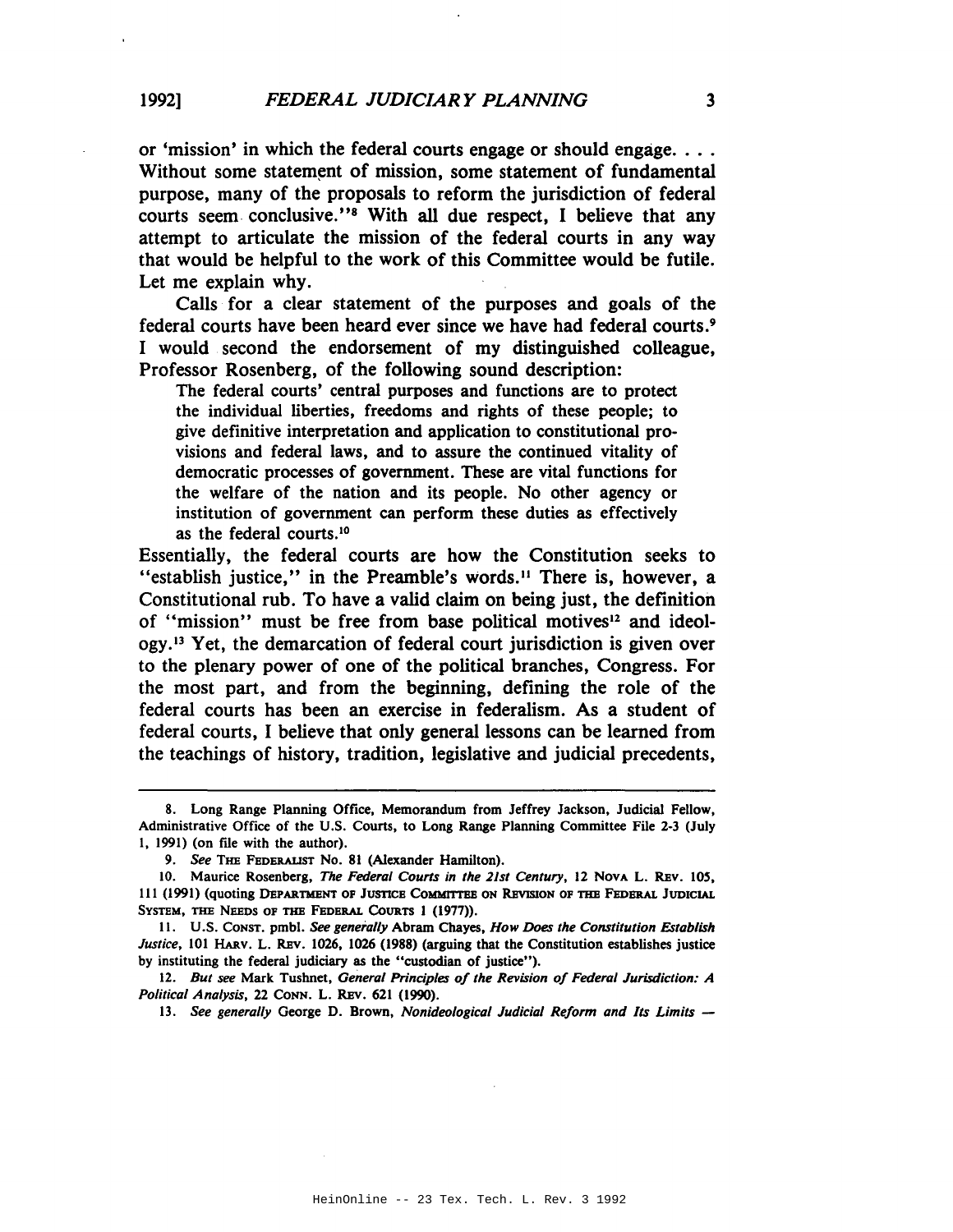and constitutional law.14 Judge Henry Friendly taught us these general lessons nearly two decades ago.<sup>15</sup> He described the outer limits of the role of federal courts by defining a minimum model and a maximum model. <sup>16</sup> The minimum model posits that "the best course is to put trust in the state courts, subject to appropriate federal appellate review, save for those heads of jurisdiction, by no means insignificant in case-generating power, where everything is to be gained and nothing is to be lost by granting original jurisdiction to inferior federal courts."<sup>17</sup> At the other extreme, the maximum model "would go to the full sweep of constitutional power" under Article III because "the federal courts provide a 'juster justice' than the state courts, [and] the more cases there [are] in federal courts, the better."<sup>18</sup>

Of course, no one would take either extremist view of federal jurisdiction once and for all. Over the 200-plus year history of the federal courts, Congress has gone back and forth between these models, never fully or completely embracing one or the other, and often enacting jurisdictional legislation containing different provisions which endorse both models simultaneously. This legislative experience cannot be denied. This Committee cannot expect to solve this dilemma, for it is the design of the Constitution.

Over the last ten years, I have travelled down this conceptual blind alley in my own thinking about federal courts. I cannot improve on the account of Professors Chemerinsky and Kramer about their own similar intellectual journey:

We began this article with the intent of constructing an ideal model of federal jurisdiction for Congress to use in allocating judicial resources. After further consideration we conclude that this is not a fruitful approach and, indeed, that the common

*The Report of the Federal Courts Study Committee,* 47 WASH. & LEE L. REv. 973 (1990) (arguing that the Federal Courts Study Committee should have dealt with the fundamental ideological issues concerning the proper role of federal courts in our nation); Richard H. Fallon, *The Ideologies of Federal Courts Law,* <sup>74</sup> VA. L. REv. <sup>1141</sup> (1988) (describing two competing models of judicial federalism and their influences on federal courts issues, and advocating the acceptance of a middle ground in resolving those issues).

*<sup>14.</sup> See* James C. Hill & Thomas E. Baker, *Dam Federal Jurisdiction!,* 32 EMORY L.J. I, 80-81 (1983); see also RICHARD A. POSNER, THE FEDERAL COURTS - CRISIS AND REFORM 169-97 (1985) (discussing the role of federal courts in a federal system).

<sup>15.</sup> HENRY J. FRIENDLY, FEDERAL JURISDICTION: A GENERAL VIEW (1973).

<sup>16.</sup> *See id.* at 11.

<sup>17.</sup> *Id.* at 8 (footnote omitted).

<sup>18.</sup> *Id.* at 12 (footnote omitted).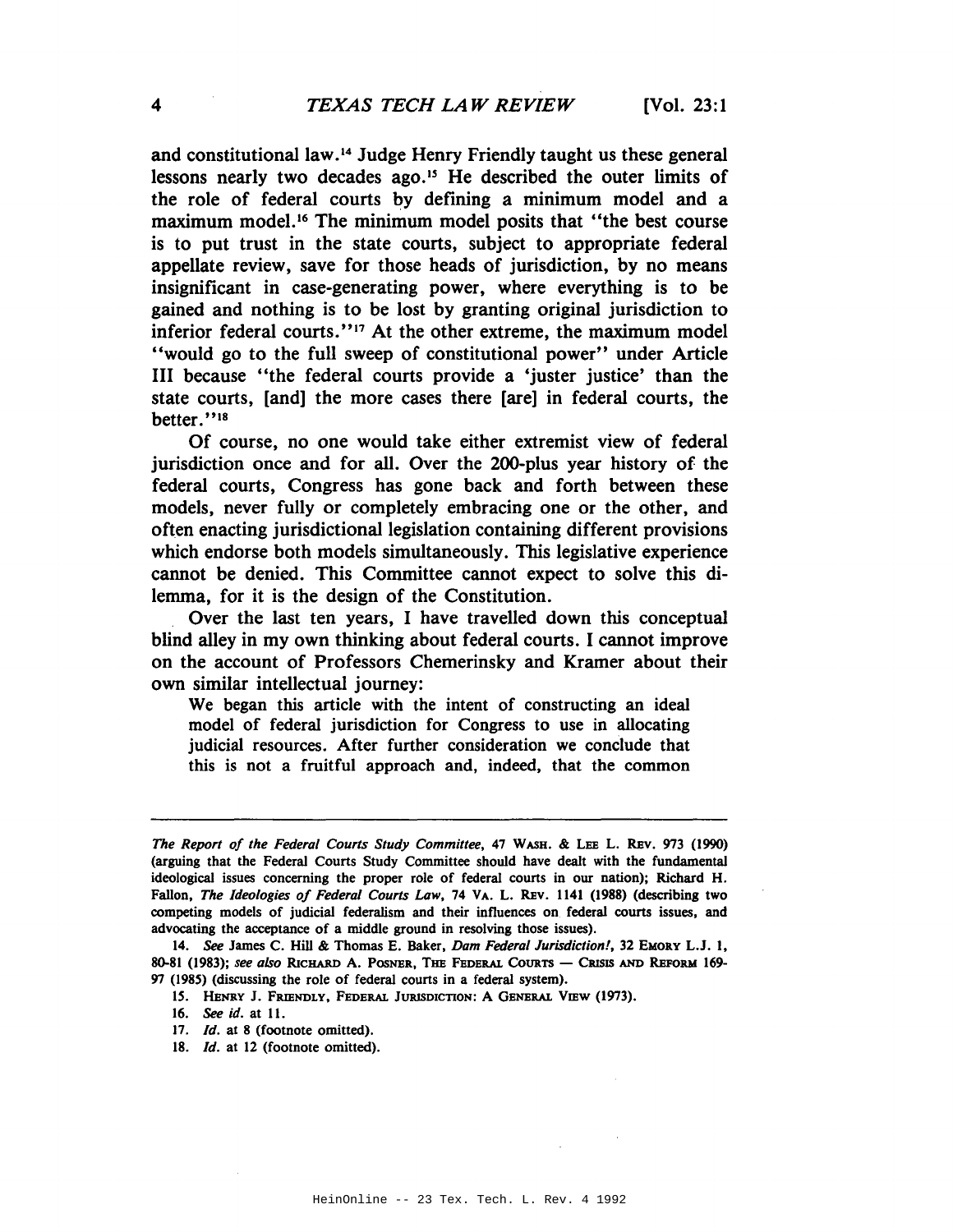$\alpha$  assumption that there is an objectively "correct" model of federal jurisdiction misconceives the problem. There are objectively identifiable outer constitutional limits on federal jurisdiction  $-$  the limits established in Article III of the Unites States Constitution. But these are extremely permissive, and no one contends that federal jurisdiction should extend this far. Within the limits of Article III, however, the Constitution establishes no objectively "correct" role for the lower federal courts. On the contrary, largely because they could not agree on what role the federal courts should play, the framers of the Constitution left such questions to Congress, essentially making the lower federal courts a resource to be used as Congress deems necessary.

The decisions Congress makes in this regard reflect important value choices and have significant political consequences.... History thus underscores that any model identifying the "proper" role of the federal courts has inescapable and far-reaching substantive implications, and, as a result, an unavoidable political dimension. Defining the role of the federal courts is not a scientific inquiry. <sup>19</sup>

#### III. LONG RANGE PLANNING IN GENERAL

In this part, I discuss my attitudes toward planning generally as a way of generating public policy and more particularly as an exaggerated hope for judicial policy-making. Perhaps, I should begin with the admission that I read John Naisbitt's pseudo-profound 1982 best-seller *Megatrends,* although I do *not* feel the need to read the sequel. I personally do not pay to have my fortune told, and for many of the same reasons, I think it would be a waste of time and money for the federal judiciary to go to a fortune teller.

# *A. How "long"?*

My first reason for calling judicial planning something of an exaggerated hope for federal judicial policy-making is based on what I know about state court efforts at long-range planning. Because these efforts often attempt to make predictions and to define goals too far into the future, they have too often resulted in lists of social science babble that are virtually meaningless. For example, a 1989 Georgetown University study surveyed court experts on what state courts needed to do to prepare for changes over the next 30 years.<sup>20</sup>

<sup>19.</sup> Erwin Chemerinsky & Larry Kramer, *Defining the Role of the Federal Courts, 1990* B.Y.V.L. REv. 67, 75-76 (footnotes omitted).

<sup>20.</sup> The survey is discussed in Edward B. McConnell, *What Does the Future Hold for Judges?,* 30 JUDGES' J. I, 9 (Summer 1991).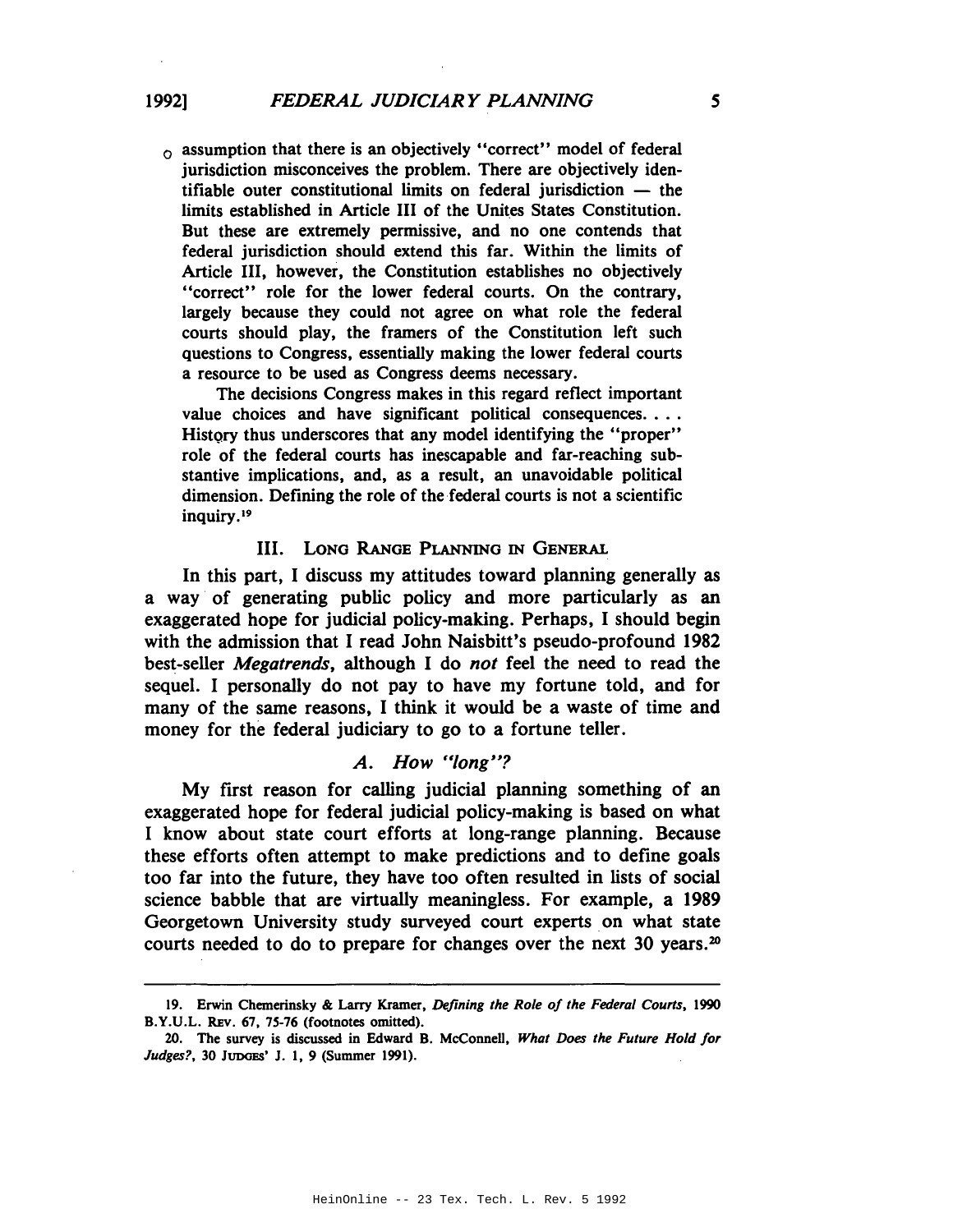Here is the list of proposed courses of action, not in any order of priority:

(I) improve the access to the judicial system; (2) divert classes of disputes to reduce docket pressures; (3) emphasize judicial management of dispute resolution; (4) re-emphasize the courts' service ethos; (5) provide new impetus for judicial education; (6) expand the legal profession's ability to help clients; (7) exemplify equal opportunity in the process of achieving equal justice; (8) reorganize to handle scientifically-intensive, technically complex cases; (9) provide greater authority for courts to innovate; (10) generate public policy promoting dispute resolution; (II) create new judicial and legislative partnerships; and  $(12)$  modernize the courts.<sup>21</sup>

My own personal favorite on this list is number (12): the prediction that, in the future, we will have to modernize the courts.

The second reason for my skepticism is based on my own limited experience with futurists during my service as Associate Reporter to the Federal Courts Study Committee. The Study Committee hired the prestigious Hudson Institute to predict the trends that would affect the federal courts over the next three decades. The project relied on data from the Bureau of Census, the Bureau of Justice Statistics, various other Government reports and documents, interviews with relevant experts, and the scholarly literature.<sup>22</sup> The methodological approach was state of the art. The result, in my opinion, was a disappointing and none too helpful document which contained these conclusions: (1) aging of the United States population will result in greater prominence of legal issues relating to the elderly;<sup>23</sup> (2) so long as prosecutions remain a priority, there will be large criminal caseloads, with white collar prosecutions increasing and drug prosecutions decreasing; $24$  and (3) civil rights activity will increase, while tort activity will remain high, and intellectual property and professional liability will increase.<sup>25</sup>

The two most important, most general, and most qualified predictions were:

(4) Although there are changes within the legal system itself that might have a dramatic affect [sic) on caseload and complexity, it

*<sup>21.</sup> See id.* at 9-10.

<sup>22.</sup> HUDSON INSTITUTE, TRENDS AFFECTING THE FEDERAL COURTS (Oct. 1989) (on file with the author).

*<sup>23.</sup> See id.* at I, 3-5.

<sup>24.</sup> See *id.* at 6-7.

*<sup>25.</sup> See id.* at 8-10.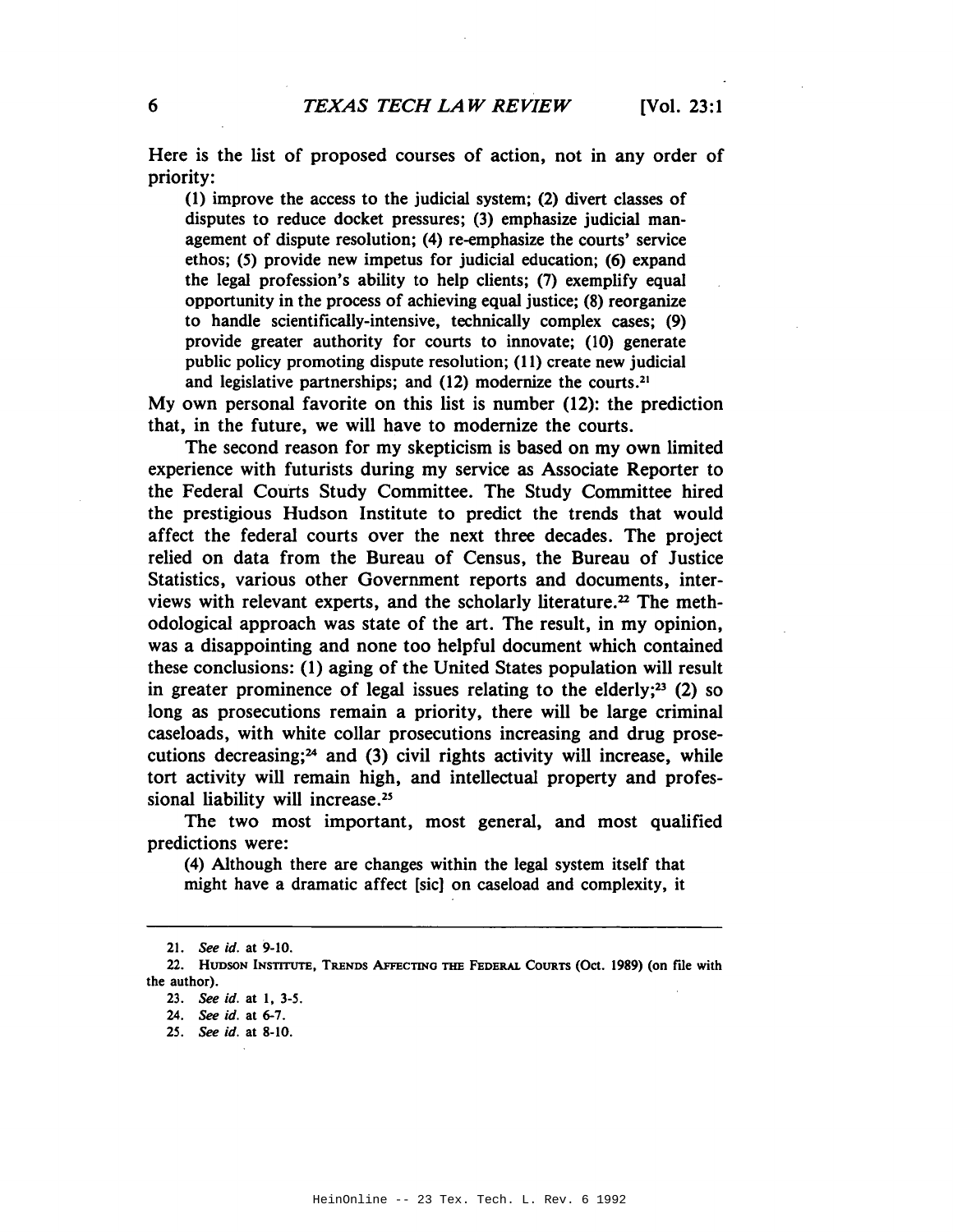is prudent to assume that the net effect of the likely changes will not be substantial.

(5) Technological changes and political choice and judgment are factors of decisive significance in affecting the future. Although they can be discussed rationally, their content is, inherently, impossible to predict.<sup>26</sup>

My point is that the farther one gazes into the crystal ball the more likely one is destined to dine on ground glass. Professor Rosenberg has offered one sure way to avoid having to eat your words of prediction: "In forecasting the future, one should undoubtedly pick a target far enough ahead to assure that mortality will get here first.''<sup>27</sup> The other way is to admit that we cannot see very far into the crystal ball. We see into the future as through a glass, darkly. Consider one recent example. I think I do a good job at keeping up with the literature on federal courts. I read law reviews, professional newspapers, congressional committee materials, and various newsletters from the third branch. Yet, I do not recall that any seer, on the bench or in the academy, warned us about the impact of the so-called war on drugs even a short time before the cases began clogging district court dockets in crisis proportions.

How long into the future can we look with any degree of confidence? I agree with the reasoning and the conclusion of the Subcommittee on the Role of the Federal Courts and Their Relation to the States, a subcommittee of the Federal Courts Study Committee:

To forecast growth in the federal caseload, then, one must be able to predict changes in the nation's substantive goals  $-$  a hazardous enterprize. It is difficult to predict any but the grossest social, economic, political, or demographic trends more than a few years in advance. It is even harder to predict what kinds of laws are likely to emerge and how these laws will affect the federal courts. Such difficulties frustrate long term planning for the federal judiciary, making it irresponsible to offer solutions purporting to look more than a few years ahead.<sup>28</sup>

<sup>26.</sup> *Id.* at 14.

<sup>27.</sup> Rosenberg, *supra* note 10, at 105. Although Professor Rosenberg somewhat pessimistically titled his article "The Federal Courts in the 21st Century," he settled on the year 2033 for his prediction year. Id.

*<sup>28.</sup> Report to the Federal Courts Study Committee of the Subcommittee on the Role of the Federal Courts and Their Relation to the States* (Mar. 12, 1990), *reprinted in* 1 FEDERAL COURTS STUDY COMMITTEE WORKING PAPERS AND SUBCOMMITTEE REpORTS I, 136 (July I, 1990).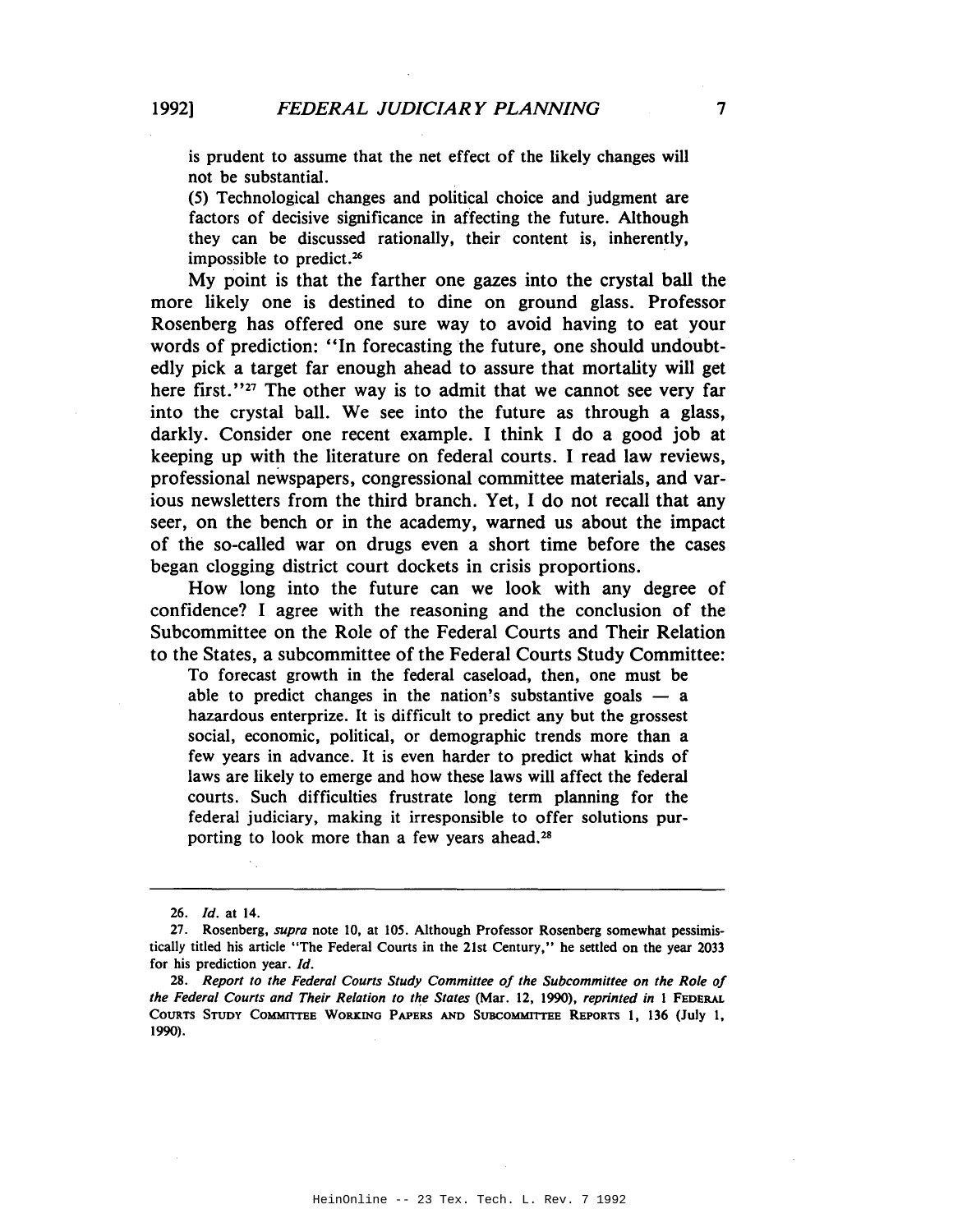The Committee should look with some trepidation on predictions and proposals that are longer than five years in the future.<sup>29</sup> Indeed, even the most hierarchical and authoritarian societies we have seen in our lifetimes could not push planning much beyond five-year plans.

These observations are not meant to suggest that this Committee should not even attempt to see farther into the future. Indeed, no other institution is better qualified by purpose and motivation to contemplate the long term future of the federal judiciary than this Committee. My point simply is that thinking farther ahead  $-$  ten or fifteen or twenty years or more from now  $-$  obliges a tentative and even a cautious mindset. You cannot lose sight of your assumptions and the qualifications on which your predictions are based. Furthermore, the process itself may be more worthwhile than any plan that results. Judicial machinery designed for 2020 thus may be likened to the automotive industry's futuristic prototypes, those radically designed cars that more resemble space ships and which are featured at auto shows. None of them make it into actual production. But they get our attention and get us to think about alternative futures. Most importantly, we will learn design principles, that is, how to develop designs for future federal judicial machinery, in the process.

Another important point related to the time frame of the Committee is that one of the underlying themes in the Report of the Federal Courts Study Committee was a restrained sense of urgency. The federal court system is stressed and some problems are more pressing than others. Other groups, most-assuredly, will look to this Committee for leadership in setting the priorities for reform. Just how you should go about setting these priorities and exactly what problems should be given priority are questions I leave to the future wisdom of this Committee and your advisors.<sup>30</sup>

<sup>29.</sup> The Federal Courts Study Committee itself approximated a five-year window for dealing with the most pressing issues of the caseload crisis in the United States Courts of Appeals. See REPORT OF THE FEDERAL COURTS STUDY COMMITTEE 109 (April 2, 1990).

*<sup>.</sup> 30.* I might highlight one obvious priority. The Federal Courts Study Committee devoted substantial time and attention to the "'crisis of volume'" in our federal appellate courts and concluded, "We anticipate that within as few as five years the nation could have to decide whether or not to abandon the present circuit structure in favor of an alternative structure that might better organize the more numerous appellate judges needed to grapple with a swollen caseload." REPoRT, *supra* note 29 at *109. See generally* Thomas E. Baker, *On*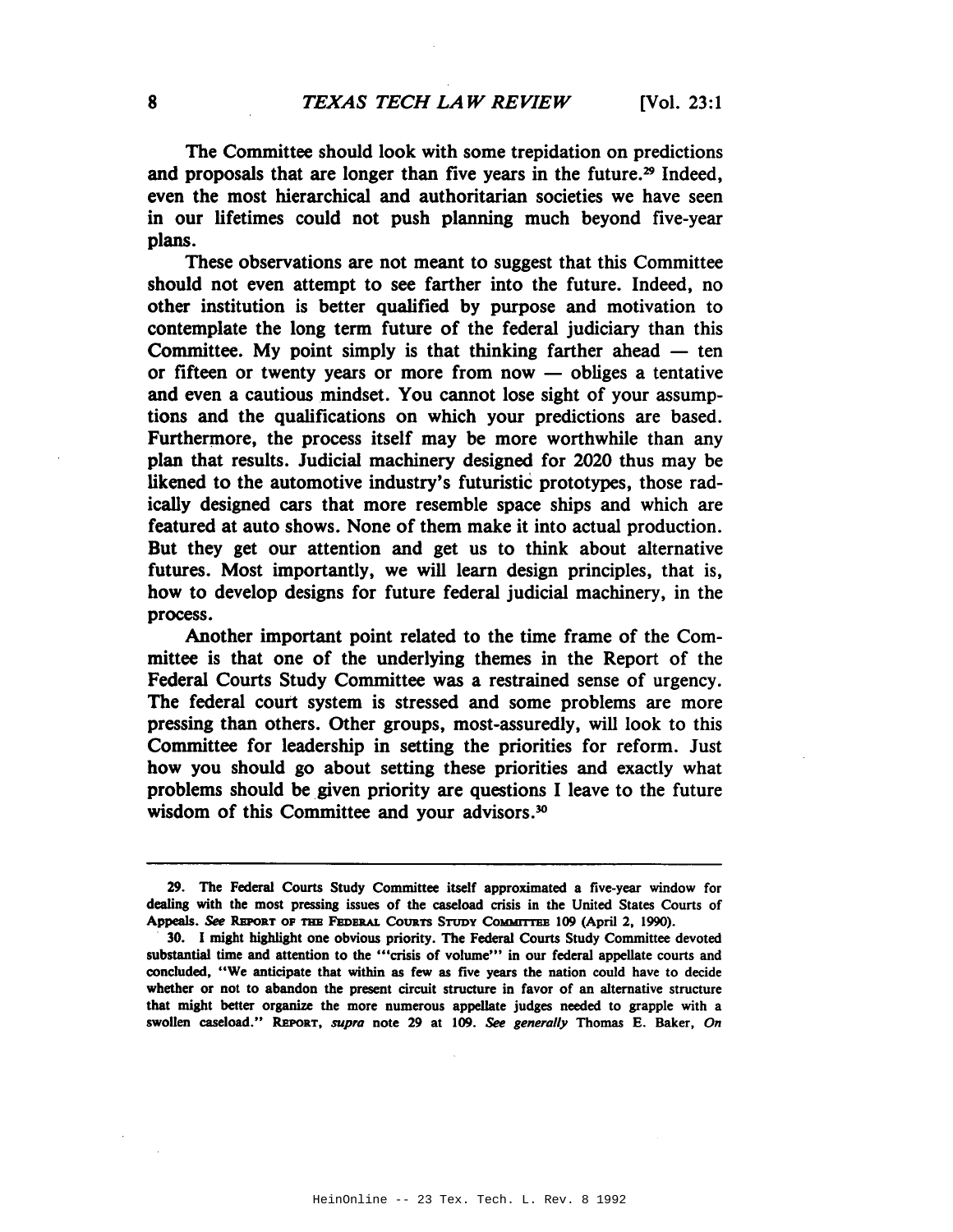#### *B. How wide-ranging?*

My answer to the Johnny Carson styled question of how wideranging the Committee's planning effort should be, can be contrasted to the modesty of my suggestion of a five-year time horizon. Like a good teacher who encourages students that there is no such thing as a bad question in a classroom, the Committee should serve as a forum for the consideration of any and all suggestions and ideas for improving the federal courts. These ideas include "strategies" for performing the larger role of the third branch and "tactics" for performing functions of adjudication and law-making.<sup>31</sup> Within this context, we can posit intermediate goals, as distinguished from ultimate ends. Planning, by definition, seeks to improve on the outcomes of ad hoc crisis management. We want to find ways for our federal courts to do what they do more efficiently and more promptly, and so we concern ourselves with the problems of cost and delay. We need to explore ways to make the federal courts more resilient, to have a built-in capacity for coping with growth and change.

Planning for the federal judiciary necessarily contemplates a range of reforms from the minor and mundane to the major and profound. The advent of this Committee, however, signals a policy hope that this new entity will take planning beyond the traditional levels of existing bodies in Congress and in the judiciary. We already have committees in the Congress and the Judicial Conference with responsibility for responding to short term needs and fine-tuning kinds of reform. This Committee is the forum in which even seemingly outlandish ideas can be considered. For example, although I am not persuaded, some have argued for the privatization of the judicial function along the lines of public policy experiments in prison privatization and other areas. <sup>32</sup>

The breadth of the charge from the Judicial Conference may seem to be somewhat unhelpful or even daunting, as this Committee

*31. See* Memorandum, *supra* note 8, at 6-7.

*32. See generally* Miller, *Deregulate the Judiciary!,* NATL. L.J., July 17, 1989, at 13 (arguing for a deregulation of the public dispute resolution system and a substitution of a market system in which parties would hire private judges).

 $\ddot{\phantom{0}}$ 

*Redrawing Circuit Boundaries* - *Why the Proposal to Divide the United States Court 01 Appealslor the Ninth Circuit Is Not Such a Good Idea.* 22 ARIz. ST. L.J. 917. 946-61 (1990) (advocating that Congress accept the Committee's recommendation to study structural alternatives to the current appellate court system and specifically endorsing the idea of consolidating courts of appeals).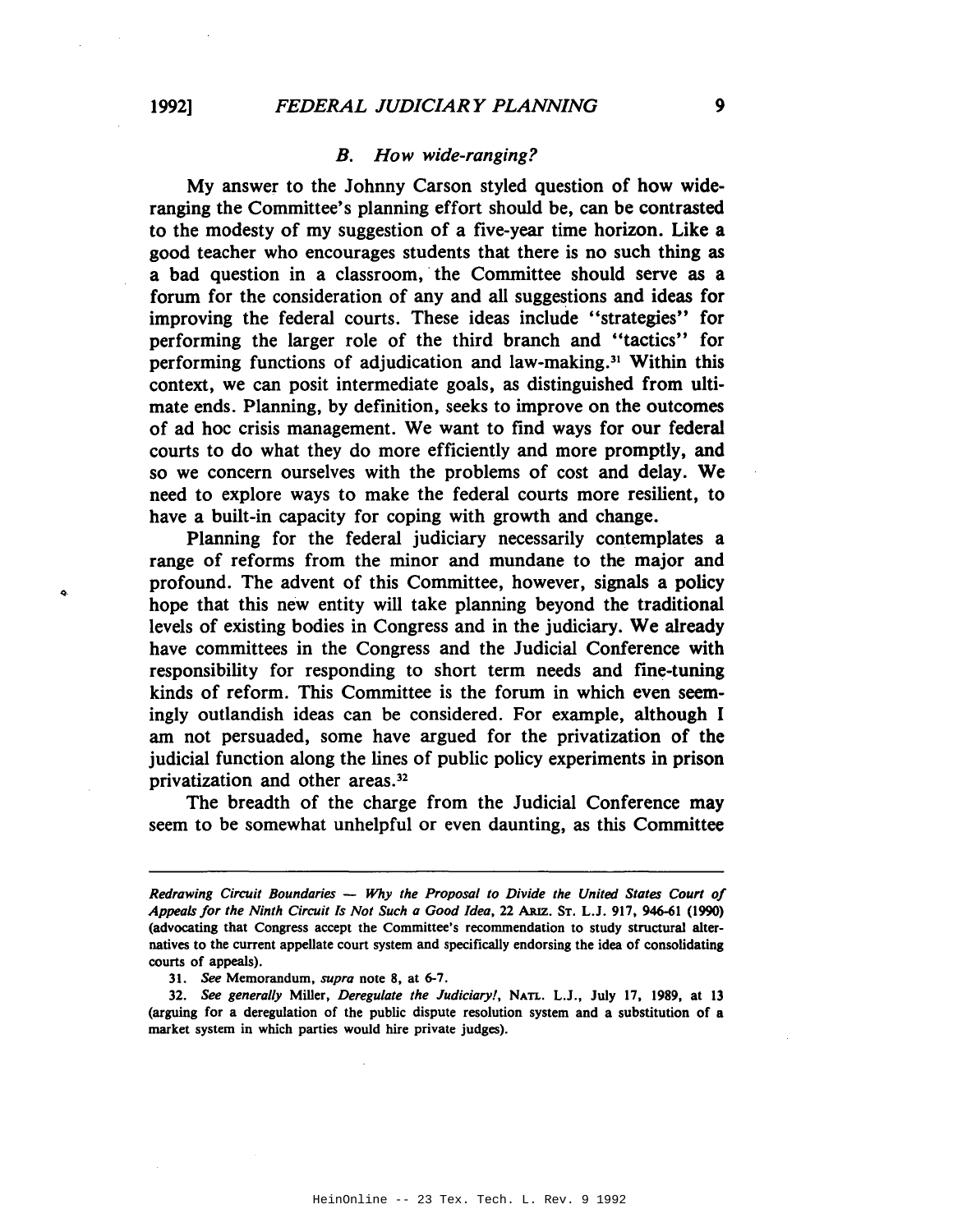begins its duties. But I would hope that you come to think of it as an academic freedom and an opportunity. In a most direct way, this Committee will contribute to the process by which the third branch responds to its own Constitutional responsibility to establish justice in the context of public expectations and the demands of the two co-equal political branches.

The proper orientation for the task before this Committee may be summed up in this observation from one of the classic studies of the federal court system:

Framers of judiciary acts are not required to be seers; and great judiciary acts, unlike great poems, are not written for all time. It is enough if the designers of new judicial machinery meet the chief needs of their generation.<sup>33</sup>

You must determine the judicial needs of our generation and help find ways to meet those needs.

#### IV. THE ROLE OF THE LoNG RANGE PLANNING COMMITTEE

A summary of my views on the proper role of this Committee may be helpful. As you know, you owe your inception, at least in your present incarnation, to the Federal Courts Study Committee. In its report, the Study Committee noted that its own charge to develop a long-range plan for the future of the federal judiciary was a Congressional recognition of a planning void in then-existing Congressional and judicial branch arrangements.34 The Study Committee apparently intended that this Committee would operate as something of a permanent version of the Federal Courts Study Committee.<sup>35</sup> The Study Committee further envisioned that this Committee would be "an entity to oversee and coordinate the planning function," a function the Study Committee understood to be "distinct" and "embrac[ing] the full range of the judiciary's administration...."<sup>36</sup> The expectation was that "the planning process will be a part of the mainstream of the judiciary's governing process, rather than an isolated, abstract function."<sup>37</sup>

<sup>33.</sup> FELIX FRANKFURTER & JAMES M. LANDIS, THE BUSINESS OF THE SUPREME COURT -A STUDY IN THE FEDERAL JUDICIAL SYSTEM 107 (1927).

*<sup>34.</sup> Report, supra* note 28, at 146-47.

*<sup>35.</sup>* See *id.* at 147 ("The courts need a stronger, permanent capacity to delermine longterm goals and develop strategic plans by which they can reach those goals.").

*<sup>36.</sup> [d.*

*<sup>37.</sup> [d.* at 148.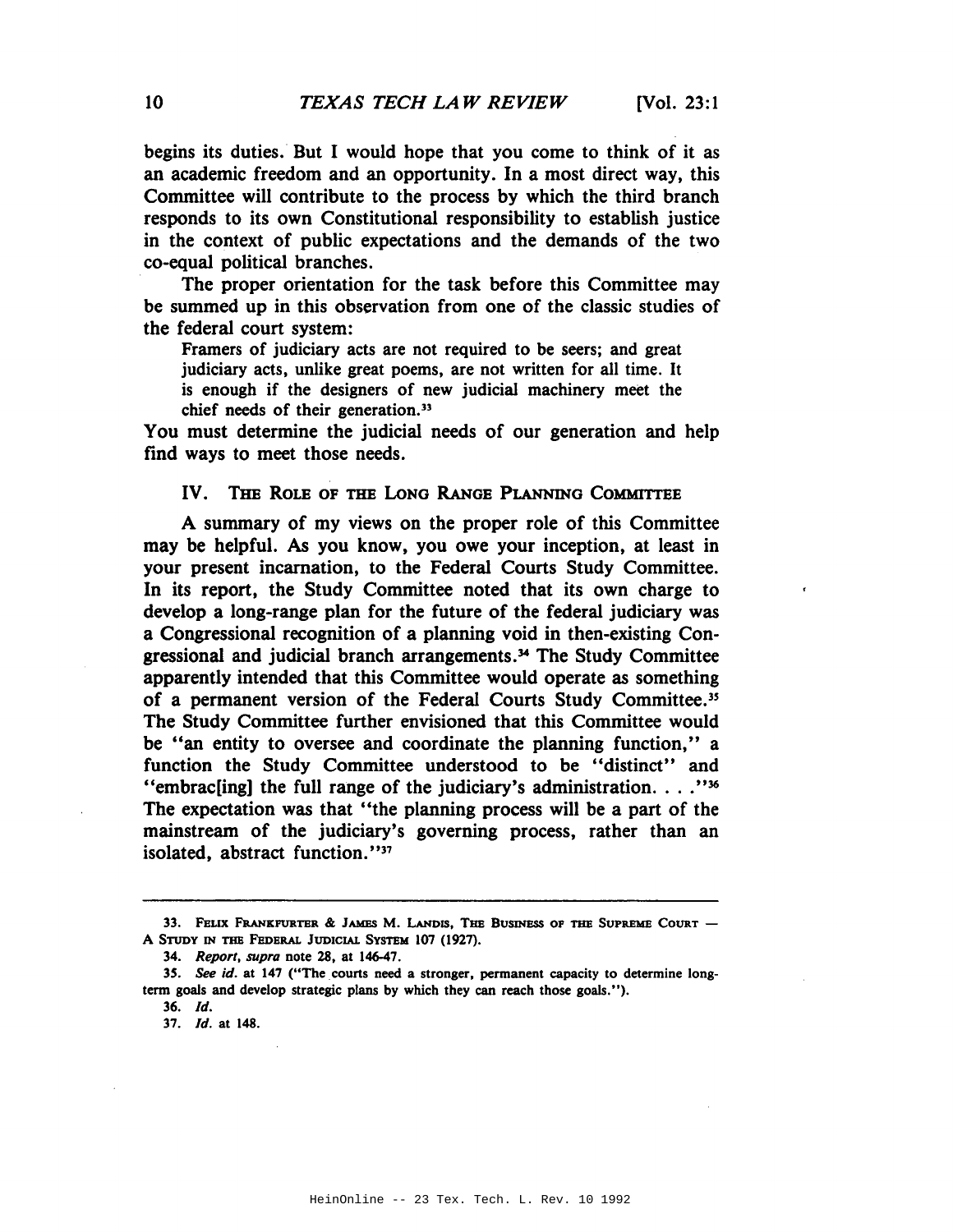More directly, the charge from the Judicial Conference sets out the role to be played by this Committee, and it merits full quotation:

To coordinate the planning activities of the judiciary. Promote, encourage, and coordinate planning activities within the judicial branch.

Advise and make recommendations regarding planning mechanisms and strategies, including the establishment of a coordinated judiciary planning process.

In consultation with and participation by other committees, members of the judiciary, and other interested parties, coordinate the identification of emerging trends, the definition of broad issues confronting the judiciary, and the development of strategies and plans for addressing them.

Evaluate and report on the planning efforts of the judiciary.<sup>38</sup> Thus, as this Committee begins its work, you are the beneficiaries of high expectations and an expansive list of duties.

Perhaps part of the uncertainty or generality in the definition of this Committee's mission can be laid off on the more generalized uncertainty about the definition of the mission of the federal courts. And, as I have suggested, if you try to overcome that larger uncertainty, I think you will fall into a conceptual trap.39

But what characteristics should your Committee aspire toward in performing these duties? The theme of coordination is most prominent. In order to coordinate planning in the third branch, you must monitor the on-going efforts of other entities and provide liaison between them and your Committee and among them with each other. Continuity likewise is critical to successful planning. As Judge Wallace once emphasized, "It is not enough to develop a plan. There should be a method to reevaluate the plan as circumstances change, new facts are found, and new projections are developed."4O In addition to being a catalyst for the planning of other entities, your creators clearly expect you to be creative in your own right, to develop and propose plans.

You have this much in common with a unicorn: until now, you have been a mythical creature; and now that you have come to life,

<sup>38.</sup> Memorandum, *supra* note 8, at I.

*<sup>39.</sup> see supra* text accompanying notes 8-19.

<sup>40.</sup> J. Clifford Wallace, *Working Paper-Future of the Judiciary,* 94 F.R.D. 225, 235 *(1981). see generally* J. Clifford Wallace, *The Future of the Judiciary: A Proposal,* 27 CAL. W. L. REv. 361, 362-63 (1991) (proposing a plan whereby the needs of the judiciary are reevaluated annually).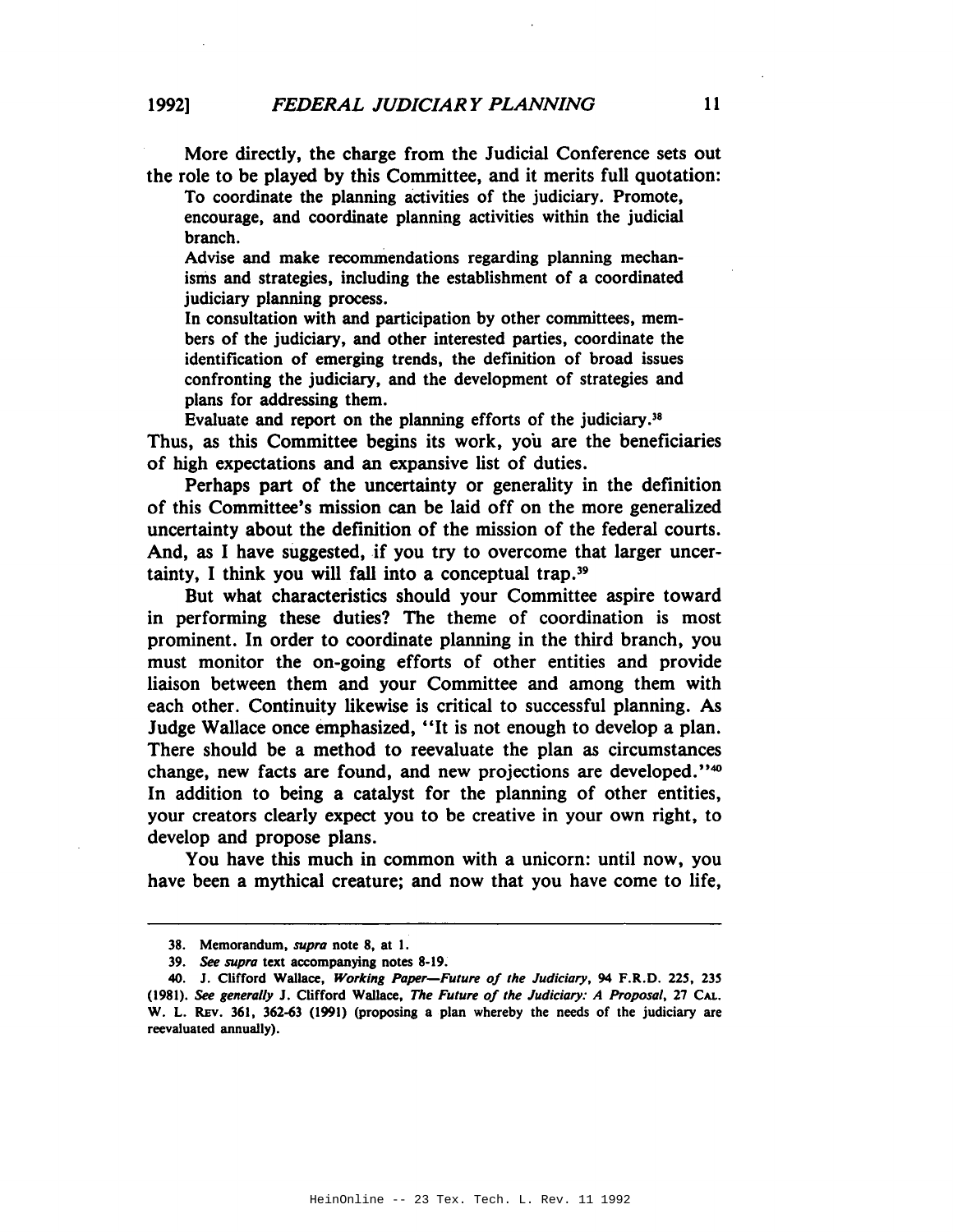you have been endowed with mystical powers. Respectfully, I suggest that you would be better off if you thought of yourself as the work horse of judicial reform: one of the familiar Congressional judiciary committees.

My suggestion is that you organize your Committee along the legislative model. You could have subcommittees, organized thematically. You might consider the organization of the Federal Courts Study Committee, which divided itself into a Subcommittee on Administration, Management and Structure; a Subcommittee on Role and Relationships; and a Subcommittee on Workload. Certainly, there are other ways to divide the planning process, but this schema worked very well. However you subdivide this Committee, each subcommittee should have some permanent dedicated staff: some combination of full-time judicial branch employees and outside advisors.

By this suggestion, once you are organized like a legislative branch committee, I recommend that you behave like one in how you operate. You should hold hearings and publish the proceedings. You should draft committee reports on planning issues. You should commission studies by the Federal Judicial Center, the Administrative Office, and others. You should draft appropriate legislation. Of course, eventually all this work product must be sent through the judiciary chain of command of the Judicial Conference. In short, the best analogy of your role is that you should seek to perform the function of a legislative committee, but a legislative committee in and for the third branch.:

# V. ORGANIZATION AND OPERATIONS

In this part, I will introduce some of the organizational and operational issues that I anticipate. This discussion necessarily will be brief, given my limited experience in such matters. And I suspect that my effort will amount to an analysis of the obvious. My thoughts are conceived relationally, in terms of other organizations and groups with which you must relate.

Inside the third branch, I have already alluded to your Committee's relationship to other committees of the Judicial Conference and to the Judicial Conference itself.<sup>41</sup> In addition, the Federal Judicial Center<sup>42</sup> and the Administrative Office of the United States

<sup>41.</sup> See 28 U.S.C. § 331 (1988).

<sup>42.</sup> See 28 U.S.C. §§ 620-629 (1988).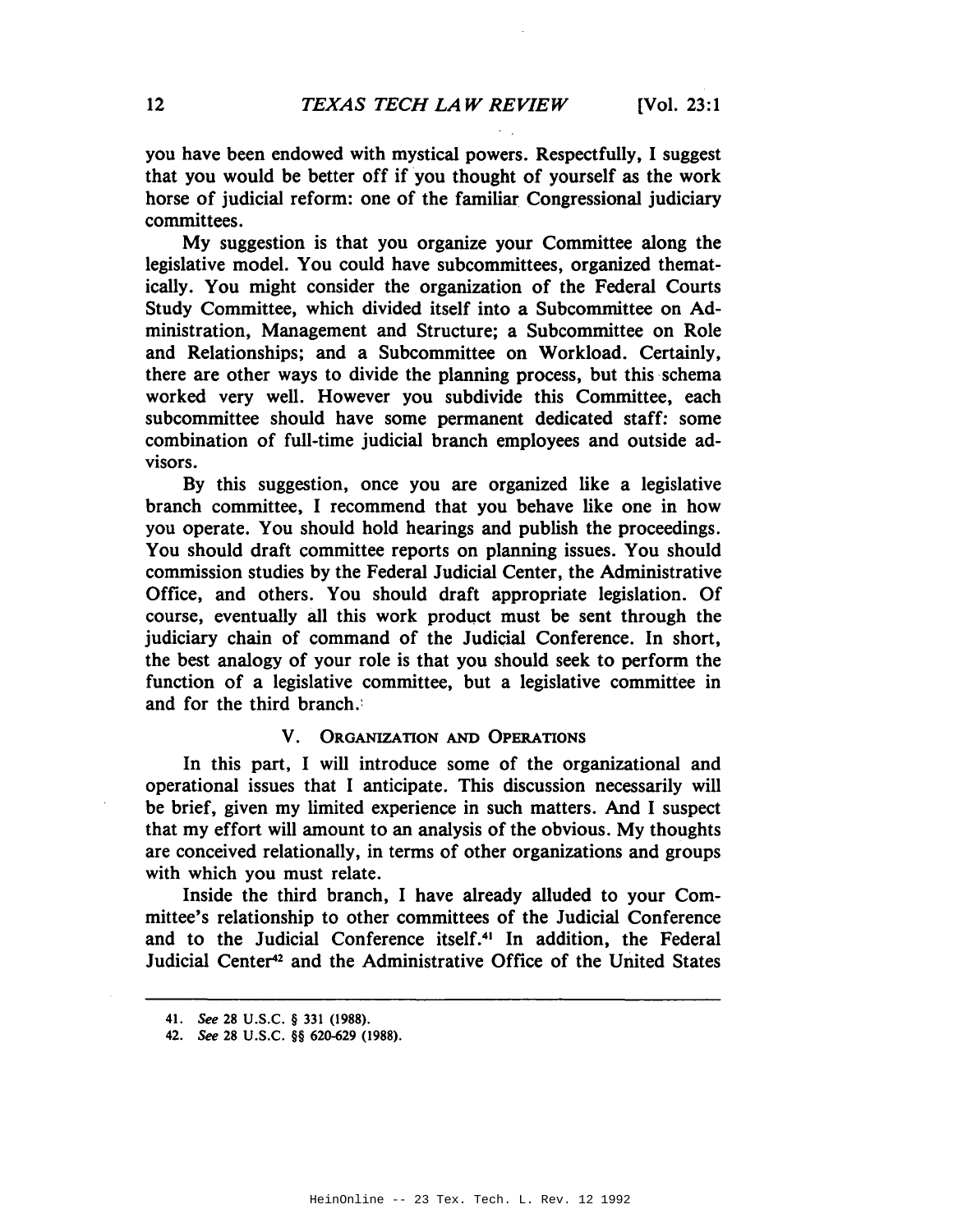COUrts43 must be effectively involved in your Committee's work to expect any success at planning. Because planning requires data collection and information collection, these existing entities with proven ability and expertise must be enlisted in addition to your permanent staff. Professor Thomas Reed Powell often complained of the kind of social science where "counters don't think, and thinkers don't count."44 I do *not* mean to suggest that the Administrative Office does not think; I do *not* mean to suggest that the Federal Judicial Center does not count. What I do mean to suggest, however, is that one valuable function of this Committee would be to. help integrate and better coordinate the planning efforts of these two separate entities. The list of your projects currently underway with each of these entities suggest that you already are ahead of me on this concern.4S It is incumbent on your Committee to involve non-article III personnel in the third branch in the planning effort, so that you are adequately informed and so that broad-based support will exist for reform proposals.

Between the judiciary and Congress, this Committee will have to feel its way, so as not to encroach on the primary and preemptive role of the Judicial Conference, while at the same time performing some information gathering and liaison with legislative branch reformers. For example, if a planning committee had been in place, I suspect the recent controversy over the so-called Biden Bill would have played out differently.<sup>46</sup>

With the same caveat about the primacy of the Judicial Conference, this Committee ought to consider how it should relate to the Executive Branch· and to any parallel entities in the Department of Justice. For example, perhaps with the approval of the Executive Committee for such a politically sensitive subject, you might conduct a study of the impact on the courts from delays in the appointment and confirmation of federal judges.

*<sup>43.</sup> See* 28 U.S.C. §§ 601-612 (1988).

<sup>44.</sup> H. FRIENDLY, *supra* note 15, at 15.

*<sup>4</sup>S. See* Memorandum. *supra* note 8. at 11-13.

<sup>46.</sup> Civil Justice Reform Act of 1990. Pub. L. No. IOI-6S0. 104 Stat. S089 (Dec. I. 1990). See generally THE BROOKINGS INSTITUTE, JUDGES AND LEGISLATORS: TOWARD INSTITUTIONAL CoMITY (Robert A. Katzman. ed., 1988) (discussing relations between Congress and the judiciary. explaining the sources of tension between the two branches. and proposing ways to improve the relationship).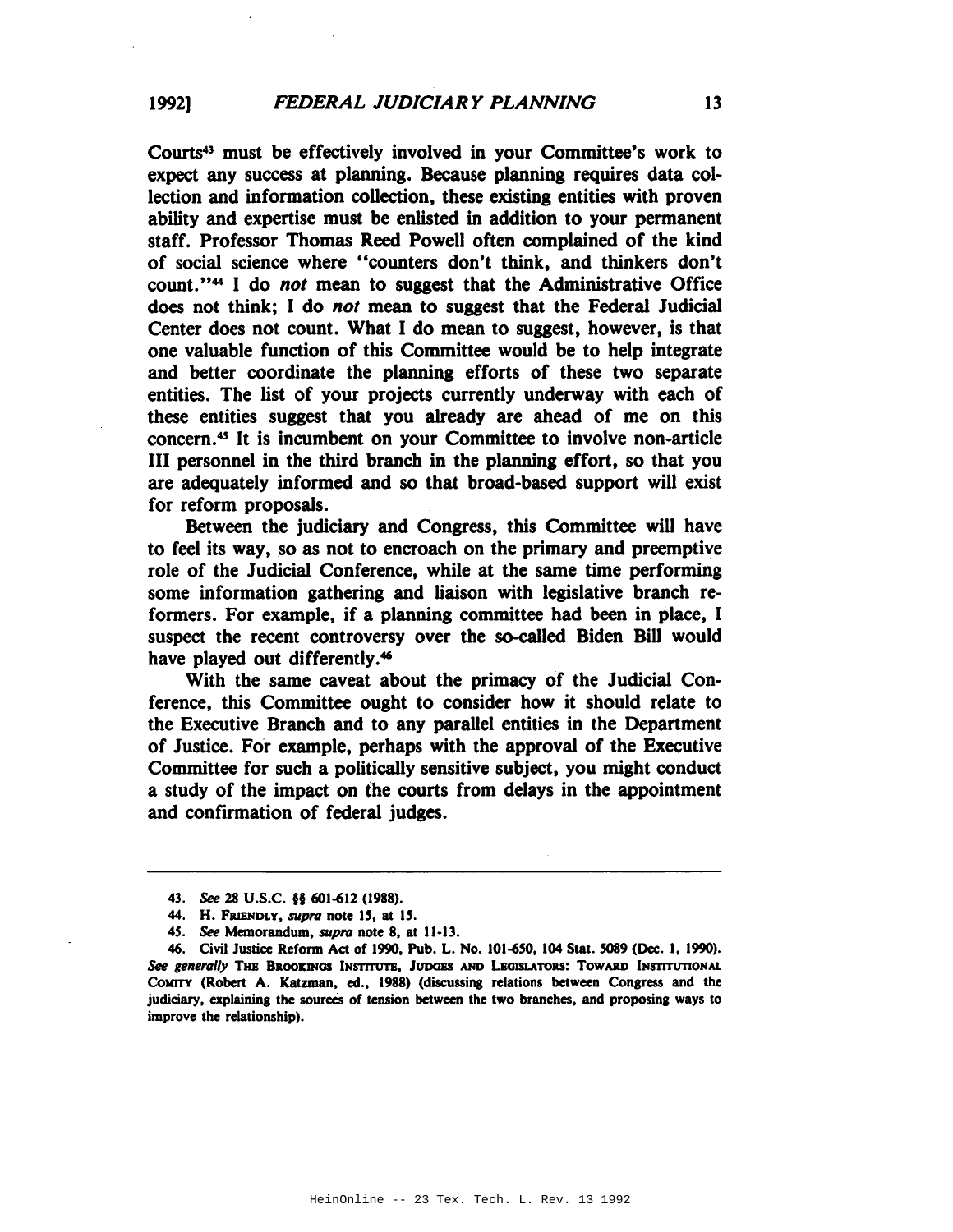Obviously, liaison with state courts and state court organizations such as the National Center for State Courts and the Conference of Chief Justices, must be within the organizational contemplation of your Committee once again with due regard for the primary role of the Judicial Conference and its other committees such as the Committee on Federal-State Relations. The framers understood that state and federal courts are part of "ONE WHOLE" system.47 In our day, federal judicial planners must be aware that the system of state and federal courts "articulates as a system."48

Your Committee should be encouraged to make some overtures towards the legal academy and other organizations who have some expertise in court reform. Besides the American Bar Association,<sup>49</sup> the American Law Institute<sup>50</sup> and the American Judicature Society are two other likely objects of such outreach. As for the law teachers, there is a loosely organized section of the Association of American Law Schools for Federal Courts teachers. Here I must admit to some personal ambivalence. On first impression, great potential seems to exist for fruitful participation by legal academics. <sup>51</sup> I sometimes grow impatient, however, with the lack of interest by some of my colleagues. In this regard, I think Judge Edwards had a point when he addressed the annual meeting of law teachers a few years ago. Using examples from federal judicial planning, he told us that legal education, as presently constituted, is "falling short of any meaningful effort to 'shape the legal profession.' "52 Still, I am hopeful that this Committee will receive the same generous assistance from my fellow law professors that they provided the Federal Courts Study Committee.

<sup>47.</sup> THE FEDERALIST No. 82 (Alexander Hamilton) (emphasis in the original).

<sup>48.</sup> F. FRANKFURTER & J. LANDIS, *supra* note 33, at 2-3.

*<sup>49;&#</sup>x27;* See *generally* AMERICAN BAR AssocIATION STANDING COMMITTEE ON FEDERAL JUDICIAL IMPROVEMENTS. THE UNITED STATES CoURTS OF APPEALS: REEXAMINING STRUCTURE AND PROC-ESS AFTER A CENTURY OF GROWTH (1989) (proposing changes in the appellate structure accompanied by further investigation and research).

SO. See- *generally* AMERICAN LAW INSTITUTE, STUDY OF THE DrvISlON OF JURISDICTION BETWEEN STATE AND FEDERAL COURTS (1969) (proposing limits on the scope and exercise of federal jurisdiction and revisions of the procedures for invoking that jurisdiction).

*<sup>51.</sup>* See *generally* Kenneth F. Ripple, *The Judge and the Academic Community,* 50 OHIO ST. L.J. 1237 (1989) (advocating collaboration between academic lawyers and judges and emphasizing the shared responsibility of the two professions).

<sup>52.</sup> Harry T. Edwards, *The Role of Legal Education in Shaping the Profession,* 38 J. LEGAL EDUC. *285.* 285 (1988).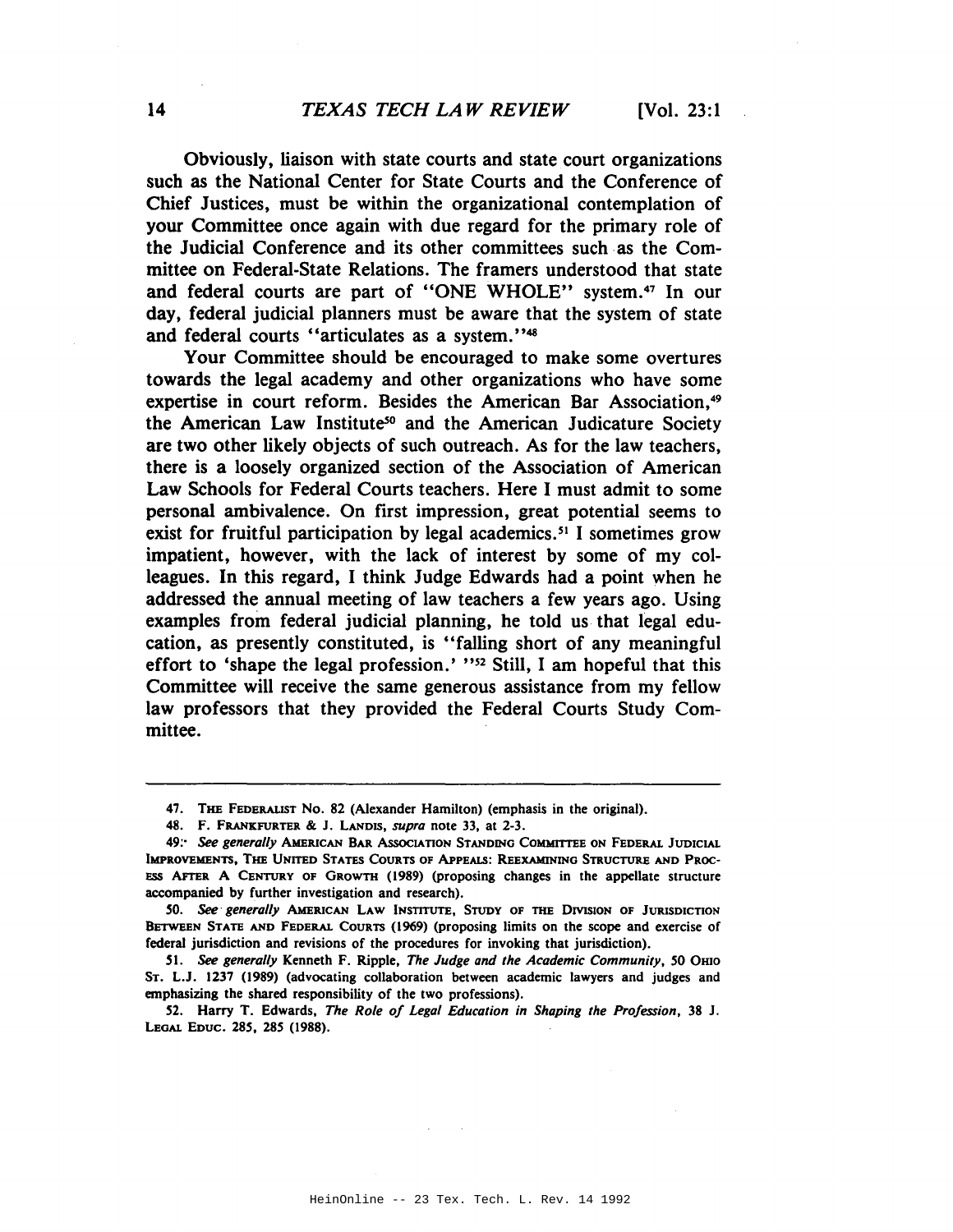Finally, I might suggest two realistic limits on the organization and operation of your Committee. First, I think you should be true to your own educational backgrounds and professional experiences. You are accomplished lawyers and jurists. You are not social scientists, except as part time amateurs, and you should not try to be something that you are not. The Federal Courts Study Committee recommendation that is the origin of this Committee recognized how important organization and staff would be to your undertaking: "a long-range planning function needs additional support, different from that required for the operational planning already underway. Longrange planning requires social scientific, empirical research skills that allow analysis of demographic trends, weighing conflicting data, and determining how to gather additional data."<sup>53</sup> Second, this Committee must always keep in mind that Congress wields the whip hand for judicial reform under the Constitution. Whatever you propose, even with the endorsement of the third branch hierarchy, necessarily is subject to legislative, and hence political, scrutiny.<sup>54</sup> This political reality ought to be taken into account as you begin to shape your agenda and as you set your priorities.

#### VI. CONCLUSION

To my judicial audience, this statement may have the smell of the scholar's lamp, and its smoke may do more to cloud than its light to illuminate. In giving testimony such as this, law professors sometimes have a tendency to move back and forth between naivete and arrogance. My purpose here is to help the organizational effort of your Committee as you conceptualize your Committee's charge. If I might close, as I began, with a quotation from a theologian, I urge you to hold on to this thought as you begin your task of longrange planning for the federal courts:

We do not know enough about the future to be absolutely pessimistic.<sup>55</sup>

<sup>53.</sup> REPORT, *supra* note 29, at 147-48.

<sup>54.</sup> "Ultimately, federal jurisdiction is politics." Thomas E. Baker, *Shaping a Court System for the '90's,* TEx. LAW., May 20, 1990, at 32.

<sup>55.</sup> Martin E. Marty, *The Many Faces of Technology, The Many Voices of Tradition, in* TRADITIONAL MORAL VALUES IN THE AGE OF TECHNOLOGY 131 (W. Lawson Taitte ed., 1987).